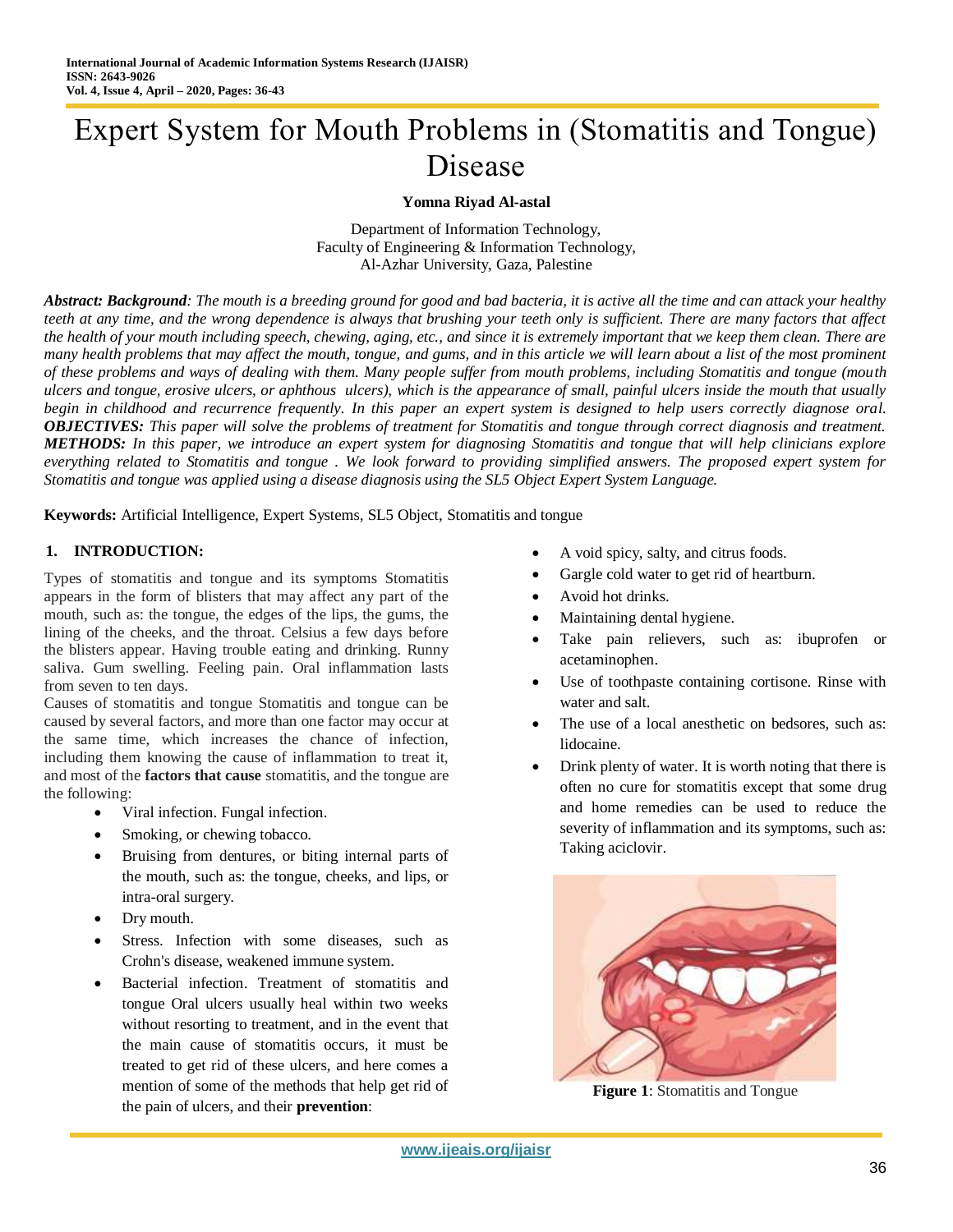

**Figure2**: Stomatitis and Tongue

## **2. RECRRENT APHTHOUS STOMATITIS:**

Recurrent aphthous stomatitis (RAS), a common oral mucosal disorder characterized by chronic,inflammatory, and ovoid ulcers, has a complex aetiologyRecurrent aphthous stomatitis is a very common condition. Although the cause is still unknown, it is noticeable that there is a genetic role in infection. Recurrent aphthous stomatitis often begins in childhood years, which are statistics that 80% of patients are younger than 30 years old.Patients with recurrent aphthous stomatitis often develop ulcers. Some of them suffer from the appearance of one or two ulcers a few times a year. While patients suffer from taking a persistent appearance of ulcers. The frequency and intensity of attacks often decrease with age. It provides that there are many factors that prepare a patient for injury or provoke an attack. These factors include oral harm and psychological distress.

Etiology of recurrent aphthous stomatitis RAS belongs to the group of chronic, inflammatory, ulcerative diseases of the oral mucosa. Up to date, the etiopathogenesis of this disease remains unclear; however, it is considered to be multifactorial.The results of previous studies indicate that genetically mediated disturbances of the innate and acquired immunity play an important role in the disease development. Factors that modify the immunologic responses in RAS include genetic predisposition, viral and bacterial infections, food allergies, vitamin and microelement deficiencies, systemic diseases, hormonal imbalance, mechanical injuries, and stress.For the genetic predisposition,

In this paper an expert system is designed to help users correctly diagnose Stomatitis and Tongue.

There are many health problems that may affect the mouth, tongue, and gums, which are (cold sores or socalled blisters of fever, thrush, black hair on the tongue, oral ulcers, coloration, flat lichen, geographical tongue, temporomandibal syndrome, oral cancer,) with some Information about the disease and how to treat it. The SL5 Expert System Language was used to design and implement this expert system.



**Figure 3:** Recurrent aphthous stomatitis

## **3. EXPERT SYSTEM:**

A system that uses human experience, which simulates thinking through the application of knowledge and interfaces and the use of expert knowledge as databases and data within the system and dealing with the ability to solve problems in a human expert. This type of system seeks to exploit specialized skills or information held by a group of people in specific areas. It can be considered as a service advisory computerized. It can also be called system routing information. These systems are used to explore for medical diagnosis or as educational aids.



Figure 4: The figure presents the Main Components of Typical Expert System

The proposed expert system for aphthous stomatitis was applied using a disease diagnosis using the SL5 tone of the organism that remains for the simple Level 5 organism.

### **4. MATERIALS AND METHODS:**

The proposed expert system will ask the user to answer the questions about the symptoms of the patient and end up with the diagnosis. Then this expert system shows the user some information about the disease and some advices telling him / her how to deal with the person. Figure 5 shows the decision tree of the expert system for diagnosing the mouth problems. Figure 6: The figure shows diagnosis and advice of the expert system.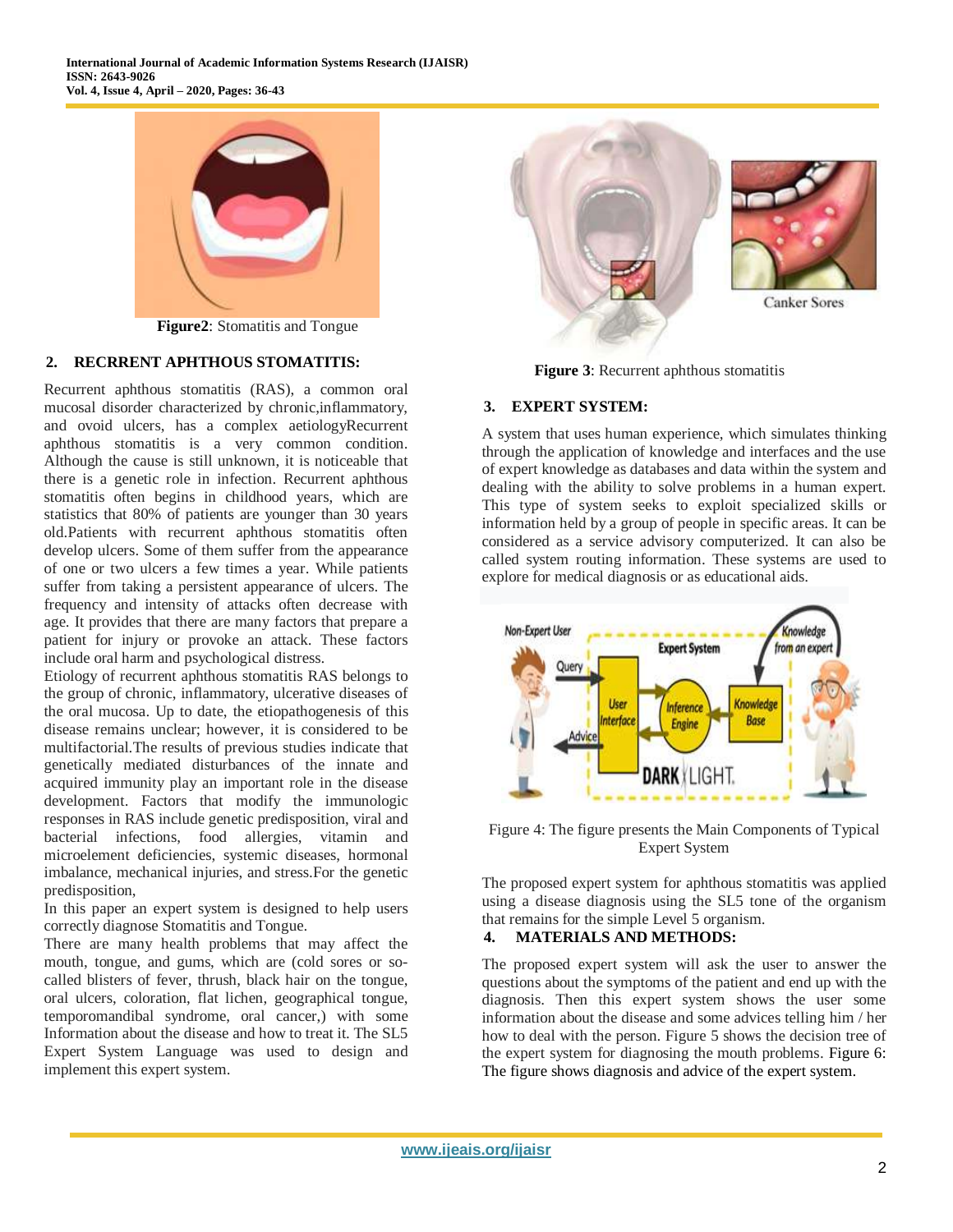**International Journal of Academic Information Systems Research (IJAISR) ISSN: 2643-9026 Vol. 4, Issue 4, April – 2020, Pages: 36-43**

| 3 95 Object                                                      | ×<br>o |
|------------------------------------------------------------------|--------|
| is it true that.<br>The patient suffer from Stomaitis and Tongue |        |
|                                                                  |        |
| Choose One                                                       |        |
| <b>DIRLE</b>                                                     |        |
| OFALSE                                                           |        |
|                                                                  |        |
|                                                                  |        |
|                                                                  |        |
|                                                                  |        |
|                                                                  |        |
|                                                                  |        |

Figure 5: The figure shows when the system asks the user.



**Figure 6:** The figure shows diagnosis and advice of the expert system.

# **5. LITERATURE REVIEW.**

There is a lot of Expert Systems that were designed to diagnose human Diseases [31-63]. But there is no specialized expert system for diagnosis of Stomatitis and Tongue diseases available free and Use a language SL5 Object language. This expert system was characterized to be easy to use by specialists and People concerned. This is due to the coordinated application interface. Some of these Expert Systems are specialized in one specific disease and others in 3 diseases. But the current proposed expert system is specialized in the diagnosis of 9 Stomatitis and Tongue diseases.

#### **6. DIAGNOSISTREE:**



Figure7:Diagnosis tree.

#### **7. KNOWLEDGE REPRESENTATION:**

The main sources of knowledge in this expert system are Stomatitis and Tongue The captured knowledge was converted to the SL5 object syntax (facts, rules and object).There are several factors that may cause oral ulcers together:

- Genetic factors
- Bloody factors such as iron deficiency, vitamin B12 deficiency, folic acid deficiency, and lack of periodic neutrophils.
- Immunological factors
- Hormonal factors such as hormonal changes during menstruation or pregnancy.
- Allergy to a food.
- Psychological pressure
- Stop smoking
- Dynamic trauma, that is, the tongue or cheek muscles during food, etc.
- Behçet syndrome
- Digestive diseases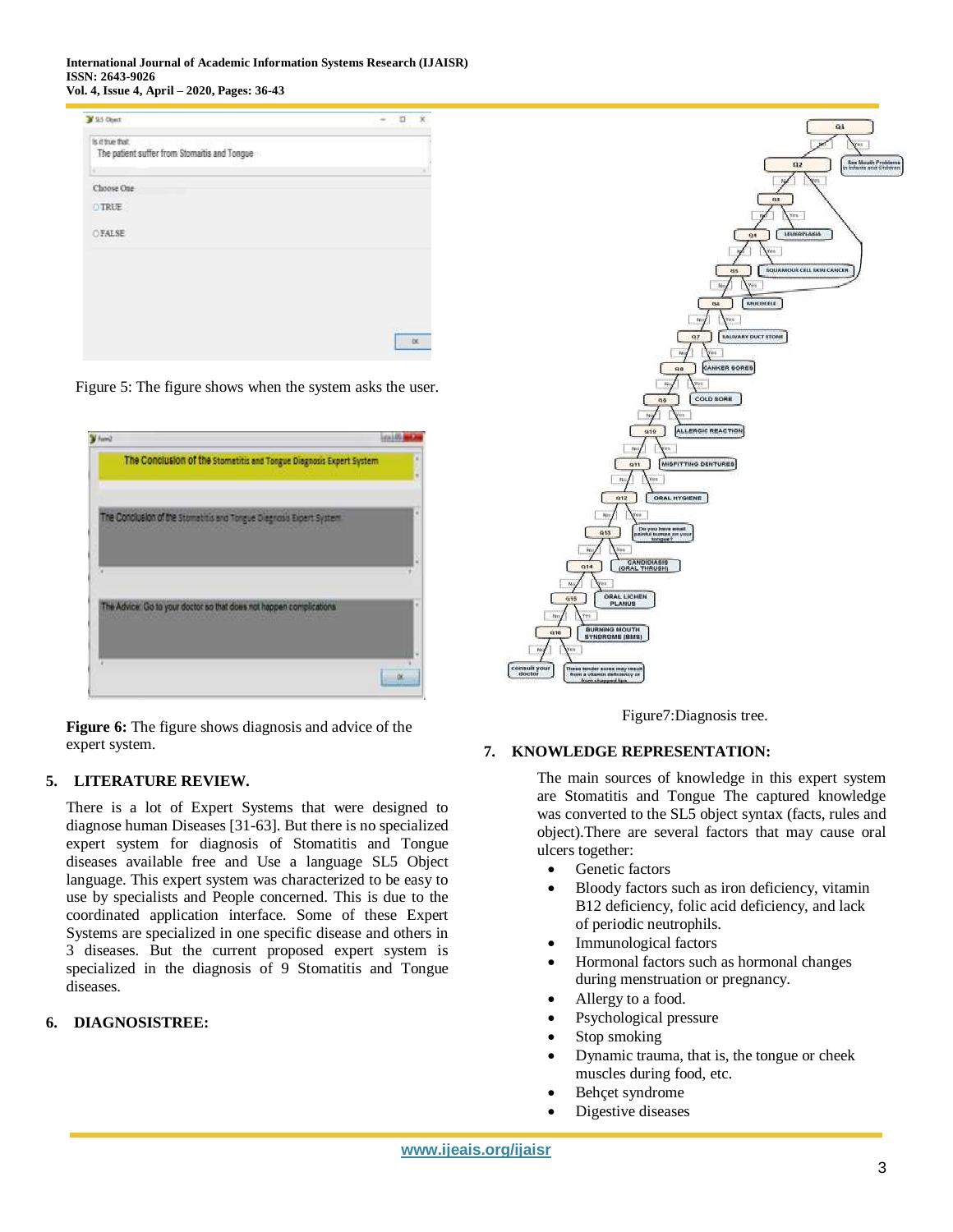Symptoms begin with a feeling of pain or burning in the mouth, followed by a day or two after the appearance of erosive ulcers. An ulcer is not preceded by a bubble. The pain is very severe, exceeding what can be expected from a very small lesion, and lasts 4 to 7 days. Eating ulcers often form on loos tissues, such as those on the inside of the lip, cheek, on the tongue, on the bottom of the mouth, on the soft palate, or in the throat. Sores appear as shallow, round or oval spots, with a yellowish-gray center and red border. Most sores are small in size and ulcers usually disappear on their own within 10 days without leaving any scarring. Large ulcers are less common. Big sores take an irregular shape, healing may take a few weeks, and often leave scars.

#### **Classification of recurrent aphthous stomatitis**:

**Three types of RAS**, namely minor, major, and herpetiform types, are recognized[.](https://www.sciencedirect.com/science/article/pii/S0929664618307435#bib1)<sup>1</sup> Minor RAS is the most common type that occurs in 80% of RAS patients. The oral ulcerative lesions of minor RAS measure between 3 mm and 10 mm in diameter. They usually arise from the nonkeratinized [oral mucosae](https://www.sciencedirect.com/topics/medicine-and-dentistry/oral-mucosa) with the buccal and labial [mucosae](https://www.sciencedirect.com/topics/medicine-and-dentistry/mucosa) being affected frequently. The lesion may be preceded by an erythematous macule with the [prodromal symptoms](https://www.sciencedirect.com/topics/medicine-and-dentistry/prodromal-symptom) of burning or stinging for a few hours to one or two days. Then, the [oral ulceration](https://www.sciencedirect.com/topics/medicine-and-dentistry/mouth-ulcer) appears and is subsequently covered by a yellow-white fibrinopurulent pseudomembrane. The oral ulcers heal without scarring in 7– 14 days. Although the minor RAS lesion is small, the pain is often out of proportion for the size of the ulceration. The oral ulcerative lesions of major RAS measure from 1 cm to 3 cm in diameter. They usually take 2–6 weeks to heal and may lead to scarring. The labial mucosa, [soft palate,](https://www.sciencedirect.com/topics/medicine-and-dentistry/soft-palate) and tonsillar fauces are most frequently involved. In severe cases, the repeated scarring processes may result in a limitation of mouth opening. **Treatment:**

- pain killers.
	- Oral rinse.

Corticosteroids taken orally,the condition is first treated with analgesia with the same general procedures used in the treatment of other oral ulcers. In addition, doctors often recommend using chlorhexidine mouthwash. In the event of a large number of erosive sores, the doctor may also prescribe an oral rinse containing corticosteroids, such as dexamethasone. If there are fewer erosive ulcers, doctors recommend using ointments that contain other types of corticosteroids, such as flucinonide or clobetasol, which can be mixed with carboxymethylcellulose, and applied to the site of the ulcer.

Patients with frequent attacks of erosive ulcers can start using oral rinses as soon as they feel the ulcer is about to appear, that is, before it actually appears. Patients who use corticosteroids can develop an oral infection caused by Candida.

#### **8. SYSTEM EVALUATION:**

Accordingly a preliminary evolution, medical students tested this proposed Expert System and they were satisfied with its performance, efficiency, accuracy, reliability, user interface, ease of use, and they expressed the severity of the convenience of this expert system.

#### **9. CONCLUSION:**

This paper has presented an expert system for diagnosis the Stomatitis and Tongue, which provides the patients with the diagnosis, recommendation and treatment; based on the expert system knowledge base and data collected from the patients. This expert system saves the patient the time and effort by allowing the patient to diagnose the Stomatitis and Tongue faster more accurate than the traditional diagnosis. This expert system does not need intensive training to be used; it is easy to use and has user friendly interface. It was developed using SL5 Object Expert System language.

#### **10. FUTURE WORK :**

This expert system is considered to be a base of future ones; more mouth problems diseases are planned to be added and to make it more accessible to users from anywhere at any time.

#### **11. EXPERT SYSTEM SOURCE CODE:**

! Written by Yomna Ryiad Alastal

ATTRIBUTE start SIMPLE

ATTRIBUTE The patient suffer from pain in your mouth SIMPLE

ATTRIBUTE The patient suffer from painless white or gray sores that may have a hard, raised coating on the tongue or the inside of the cheeks SIMPLE

ATTRIBUTE The patient suffer from painless lesion, growth or lump on the lip or face SIMPLE

ATTRIBUTE The patient suffer from a painless, fluid-filled sac that may be bluish in color on the inner lips, gums, palate or under the tongue SIMPLE

ATTRIBUTE The patient suffer from pain or swelling under your tongue or in your cheek, especially while eating or drinking SIMPLE

ATTRIBUTE The patient suffer from small open and painful sores that are white or yellowish with a red border on the inner lips or cheek, gums or tongue SIMPLE

ATTRIBUTE The patient suffer from a sore that is red and crusted on your lip or on the outer edge of your lips SIMPLE

ATTRIBUTE The patient suffer from a red, swollen tongue or lips SIMPLE

ATTRIBUTE The patient suffer from wear dentures that seem to rub your gums or irritate your mouth SIMPLE ATTRIBUTE The patient suffer from red and swollen gums that may bleed when you brush or floss SIMPLE ATTRIBUTE The patient suffer from small, painful bumps

on your tongue SIMPLE

ATTRIBUTE The patient suffer from creamy white patches on the tongue, inner cheek or gums that are painful when scraped SIMPLE

ATTRIBUTE The patient suffer from raised patches of white lines or bumps that may also include red open sores on the inside of your cheeks or sides of the tongue SIMPLE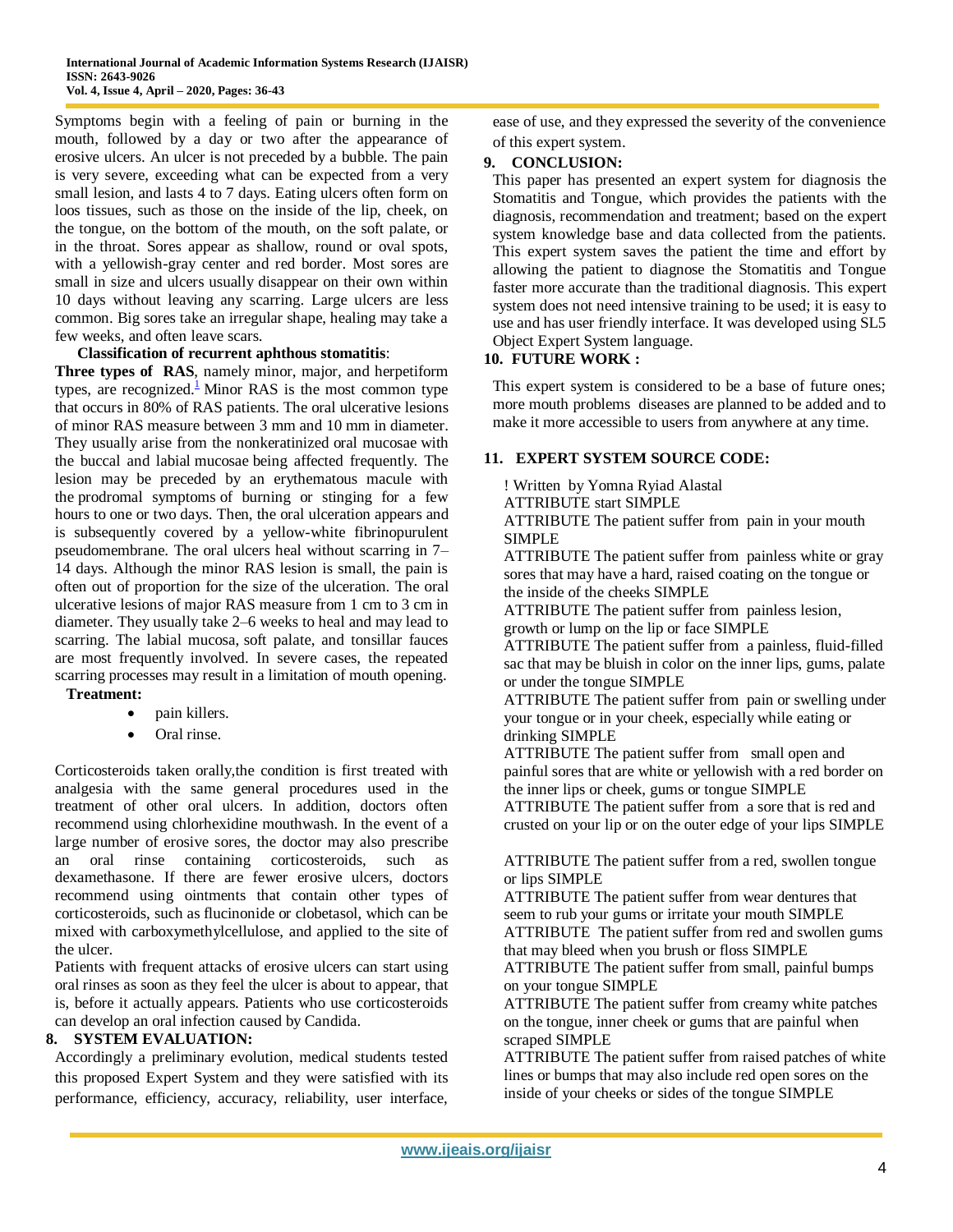ATTRIBUTE The patient suffer from a burning sensation in your mouth that may involve several areas SIMPLE ATTRIBUTE The patient suffer from cracking or open sores in the corners of your mouth SIMPLE INSTANCE the domain ISA domain WITH start  $:=$  TRUE INSTANCE the application ISA application WITH title display  $:=$  introduction WITH conclusion display := Conc INSTANCE introduction ISA display WITH wait := TRUE WITH delay changes := FALSE WITH items  $[1] :=$  textbox 1 INSTANCE textbox 1 ISA textbox WITH location := 10,10,800,350 WITH pen color  $:= 0.0,0$  WITH fill color := 100,200,100 WITH justify IS left WITH font := "Arial" WITH font style IS bold WITH font size  $:= 14$  WITH text=: " Mouth Problem Diagnosis Expert System Written By Yomna Ryiad Alastal This Expert System diagnoses Mouth Problems through a dialogue between the System and the End User The Conclusion of the finding is displayed and an Advise is given for the End User to solve the problem".

INSTANCE Conc ISA display WITH wait  $:=$  TRUE WITH delay changes := FALSE WITH items  $[1] :=$  title textbox WITH items  $[2] :=$  problem textbox WITH items  $[3] :=$  advise textbox INSTANCE title textbox ISA textbox WITH location := 20,10,800,70 WITH pen color  $:= 0.0,0$  WITH fill color := 200,200,100 WITH justify IS center WITH font := "Cambria" WITH font style IS bold WITH font size  $:= 12$ WITH text  $:=$  " The Conclusion of the mouth problems Diagnosis Expert System" INSTANCE problem textbox ISA textbox WITH location := 20,110,800,130 WITH pen color  $:= 0.0,0$  WITH fill color := 170,170,170 WITH justify IS left WITH font := "Cambria" WITH font size  $:= 12$ WITH text " --===--"=: INSTANCE advise textbox ISA textbox WITH location := 20,280,800,130 WITH pen color  $:= 0.0,0$ 

 WITH fill color := 170,170,170 WITH justify IS left WITH font  $:=$  "Arial" WITH font size  $:= 14$ WITH text"  $------"$  =: RULE R<sub>0</sub> IF start THEN ASK The patient suffer from pain in your mouth RULE R1 IF The patient suffer from pain in your mouth THEN ASK The patient suffer from painless white or gray sores that may have a hard, raised coating on the tongue or the inside of the cheeks RULE R2 IF The patient suffer from pain in your mouth AND The patient suffer from painless white or gray sores that may have a hard, raised coating on the tongue or the inside of the cheeks THEN ASK The patient suffer from painless lesion, growth or lump on the lip or face RULE R3 The patient suffer from pain in your mouth AND The patient suffer from painless white or gray sores that may have a hard, raised coating on the tongue or the inside of the cheeks AND The patient suffer from painless lesion, growth or lump on the lip or face THEN ASK The patient suffer from a painless, fluid-filled sac that may be bluish in color on the inner lips, gums, palate or under the tongue RULE R4 The patient suffer from pain in your mouth AND The patient suffer from painless white or gray sores that may have a hard, raised coating on the tongue or the inside of the cheeks AND The patient suffer from painless lesion, growth or lump on the lip or face AND The patient suffer from a painless, fluid-filled sac that may be bluish in color on the inner lips, gums, palate or under the tongue THEN ASK The patient suffer from pain or swelling under your tongue or in your cheek, especially while eating or drinking RULE R5 The patient suffer from pain in your mouth AND The patient suffer from painless white or gray sores that may have a hard, raised coating on the tongue or the inside of the cheeks AND The patient suffer from painless lesion, growth or lump on the lip or face AND The patient suffer from a painless, fluid-filled sac that may be bluish in color on the inner lips, gums, palate or under the tongue AND The patient suffer from pain or swelling under your tongue or in your cheek, especially while eating or drinking THEN ASK The patient suffer from small open and painful sores that are white or yellowish with a red border on the inner lips or cheek, gums or tongue RULE R6 The patient suffer from pain in your mouth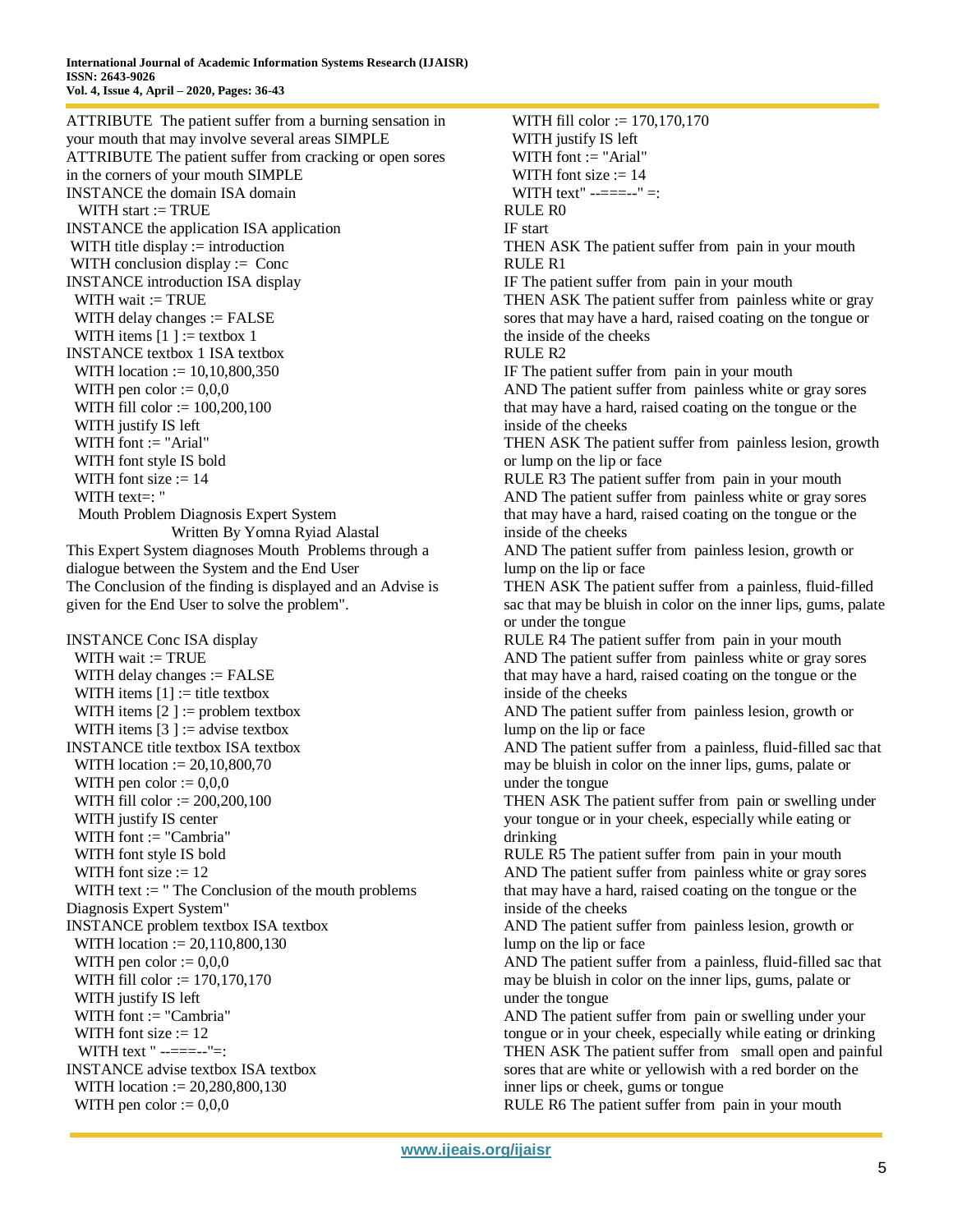AND The patient suffer from painless white or gray sores that may have a hard, raised coating on the tongue or the inside of the cheeks

AND The patient suffer from painless lesion, growth or lump on the lip or face

AND The patient suffer from a painless, fluid-filled sac that may be bluish in color on the inner lips, gums, palate or under the tongue

AND The patient suffer from pain or swelling under your tongue or in your cheek, especially while eating or drinking AND The patient suffer from small open and painful sores that are white or yellowish with a red border on the inner lips or cheek, gums or tongue

THEN ASK The patient suffer from a sore that is red and crusted on your lip or on the outer edge of your lips

RULE R7 The patient suffer from pain in your mouth AND The patient suffer from painless white or gray sores that may have a hard, raised coating on the tongue or the inside of the cheeks

AND The patient suffer from painless lesion, growth or lump on the lip or face

AND The patient suffer from a painless, fluid-filled sac that may be bluish in color on the inner lips, gums, palate or under the tongue

AND The patient suffer from pain or swelling under your tongue or in your cheek, especially while eating or drinking AND The patient suffer from small open and painful sores that are white or yellowish with a red border on the inner lips or cheek, gums or tongue

THEN ASK The patient suffer from a sore that is red and crusted on your lip or on the outer edge of your lips

RULE R8 The patient suffer from pain in your mouth AND The patient suffer from painless white or gray sores that may have a hard, raised coating on the tongue or the inside of the cheeks

AND The patient suffer from painless lesion, growth or lump on the lip or face

AND The patient suffer from a painless, fluid-filled sac that may be bluish in color on the inner lips, gums, palate or under the tongue

AND The patient suffer from pain or swelling under your tongue or in your cheek, especially while eating or drinking AND The patient suffer from small open and painful sores that are white or yellowish with a red border on the inner lips or cheek, gums or tongue

AND The patient suffer from a sore that is red and crusted on your lip or on the outer edge of your lips

THEN ASK The patient suffer from a red, swollen tongue or lips

RULE R9 The patient suffer from pain in your mouth AND The patient suffer from painless white or gray sores that may have a hard, raised coating on the tongue or the inside of the cheeks

AND The patient suffer from painless lesion, growth or lump on the lip or face

AND The patient suffer from a painless, fluid-filled sac that may be bluish in color on the inner lips, gums, palate or under the tongue

AND The patient suffer from pain or swelling under your tongue or in your cheek, especially while eating or drinking AND The patient suffer from small open and painful sores that are white or yellowish with a red border on the inner lips or cheek, gums or tongue

AND The patient suffer from a sore that is red and crusted on your lip or on the outer edge of your lips

AND The patient suffer from a red, swollen tongue or lips THEN ASK The patient suffer from wear dentures that seem to rub your gums or irritate your mouth

RULE R10 The patient suffer from pain in your mouth AND The patient suffer from painless white or gray sores that may have a hard, raised coating on the tongue or the inside of the cheeks

AND The patient suffer from painless lesion, growth or lump on the lip or face

AND The patient suffer from a painless, fluid-filled sac that may be bluish in color on the inner lips, gums, palate or under the tongue

AND The patient suffer from pain or swelling under your tongue or in your cheek, especially while eating or drinking AND The patient suffer from small open and painful sores that are white or yellowish with a red border on the inner lips or cheek, gums or tongue

AND The patient suffer from a sore that is red and crusted on your lip or on the outer edge of your lips

AND The patient suffer from a red, swollen tongue or lips AND The patient suffer from wear dentures that seem to rub your gums or irritate your mouth

THEN ASK The patient suffer from red and swollen gums that may bleed when you brush or floss

RULE R11 The patient suffer from pain in your mouth AND The patient suffer from painless white or gray sores that may have a hard, raised coating on the tongue or the inside of the cheeks

AND The patient suffer from painless lesion, growth or lump on the lip or face

AND The patient suffer from a painless, fluid-filled sac that may be bluish in color on the inner lips, gums, palate or under the tongue

AND The patient suffer from pain or swelling under your tongue or in your cheek, especially while eating or drinking AND The patient suffer from small open and painful sores that are white or yellowish with a red border on the inner lips or cheek, gums or tongue

AND The patient suffer from a sore that is red and crusted on your lip or on the outer edge of your lips

AND The patient suffer from a red, swollen tongue or lips AND The patient suffer from wear dentures that seem to rub your gums or irritate your mouth

AND The patient suffer from red and swollen gums that may bleed when you brush or floss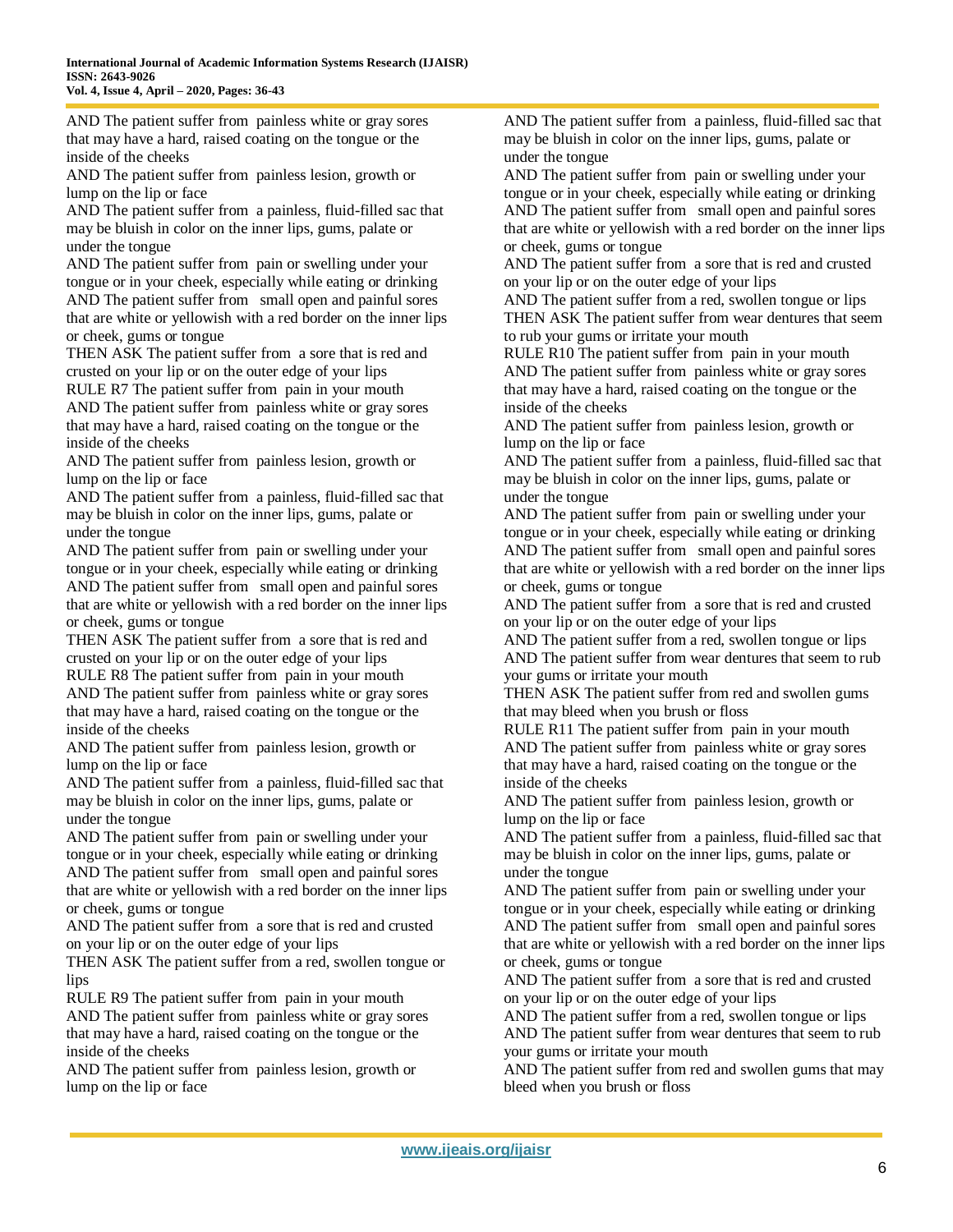THEN ASK The patient suffer from small, painful bumps on your tongue

RULE R12 The patient suffer from pain in your mouth AND The patient suffer from painless white or gray sores that may have a hard, raised coating on the tongue or the inside of the cheeks

AND The patient suffer from painless lesion, growth or lump on the lip or face

AND The patient suffer from a painless, fluid-filled sac that may be bluish in color on the inner lips, gums, palate or under the tongue

AND The patient suffer from pain or swelling under your tongue or in your cheek, especially while eating or drinking AND The patient suffer from small open and painful sores that are white or yellowish with a red border on the inner lips or cheek, gums or tongue

AND The patient suffer from a sore that is red and crusted on your lip or on the outer edge of your lips

AND The patient suffer from a red, swollen tongue or lips AND The patient suffer from wear dentures that seem to rub your gums or irritate your mouth

AND The patient suffer from red and swollen gums that may bleed when you brush or floss

AND The patient suffer from small, painful bumps on your tongue

THEN ASK The patient suffer from creamy white patches on the tongue, inner cheek or gums that are painful when scraped

RULE R13 The patient suffer from pain in your mouth AND The patient suffer from painless white or gray sores that may have a hard, raised coating on the tongue or the inside of the cheeks

AND The patient suffer from painless lesion, growth or lump on the lip or face

AND The patient suffer from a painless, fluid-filled sac that may be bluish in color on the inner lips, gums, palate or under the tongue AND The patient suffer from pain or swelling under your tongue or in your cheek, especially while eating or drinking

AND The patient suffer from small open and painful sores that are white or yellowish with a red border on the inner lips or cheek, gums or tongue

AND The patient suffer from a sore that is red and crusted on your lip or on the outer edge of your lips

AND The patient suffer from a red, swollen tongue or lips

AND The patient suffer from wear dentures that seem to rub your gums or irritate your mouth

AND The patient suffer from red and swollen gums that may bleed when you brush or floss

AND The patient suffer from small, painful bumps on your tongue AND The patient suffer from creamy white patches on the tongue, inner cheek or gums that are painful when scraped

THEN ASK The patient suffer from raised patches of white lines or bumps that may also include red open sores on the inside of your cheeks or sides of the tongue

RULE R14 The patient suffer from pain in your mouth

AND The patient suffer from painless white or gray sores that may have a hard, raised coating on the tongue or the inside of the cheeks AND The patient suffer from painless lesion, growth or lump on the lip or face

AND The patient suffer from a painless, fluid-filled sac that may be bluish in color on the inner lips, gums, palate or under the tongue AND The patient suffer from pain or swelling under your tongue or in your cheek, especially while eating or drinking

AND The patient suffer from small open and painful sores that are white or yellowish with a red border on the inner lips or cheek, gums or tongue

AND The patient suffer from a sore that is red and crusted on your lip or on the outer edge of your lips

AND The patient suffer from a red, swollen tongue or lips AND The patient suffer from wear dentures that seem to rub your gums or irritate your mouth

AND The patient suffer from red and swollen gums that may bleed when you brush or floss

AND The patient suffer from small, painful bumps on your tongue

AND The patient suffer from creamy white patches on the tongue, inner cheek or gums that are painful when scraped

AND The patient suffer from raised patches of white lines or bumps that may also include red open sores on the inside of your cheeks or sides of the tongue

THEN ASK The patient suffer from a burning sensation in your mouth that may involve several areas

RULE R15 The patient suffer from pain in your mouth

AND The patient suffer from painless white or gray sores that may have a hard, raised coating on the tongue or the inside of the cheeks AND The patient suffer from painless lesion, growth or lump on the lip or face

AND The patient suffer from a painless, fluid-filled sac that may be bluish in color on the inner lips, gums, palate or under the tongue AND The patient suffer from pain or swelling under your tongue or in your cheek, especially while eating or drinking

AND The patient suffer from small open and painful sores that are white or yellowish with a red border on the inner lips or cheek, gums or tongue

AND The patient suffer from a sore that is red and crusted on your lip or on the outer edge of your lips

AND The patient suffer from a red, swollen tongue or lips

AND The patient suffer from wear dentures that seem to rub your gums or irritate your mouth

AND The patient suffer from red and swollen gums that may bleed when you brush or floss

AND The patient suffer from small, painful bumps on your tongue AND The patient suffer from creamy white patches on the tongue, inner cheek or gums that are painful when scraped

AND The patient suffer from raised patches of white lines or bumps that may also include red open sores on the inside of your cheeks or sides of the tongue

AND The patient suffer from a burning sensation in your mouth that may involve several areas

AND The patient suffer from cracking or open sores in the corners of your mouth

THEN text OF problem box: = "The patient has stomatitis and tongue."

AND the text of the text box text:  $=$  "Advice: Go to your doctor so that complications do not occur."

ELSE text problem:  $=$  "The patient does not have stomatitis or tongue."

AND the text of the text of the text box is Advice: = "Advice: Keep good health, clean your mouth, and do a periodic check." END